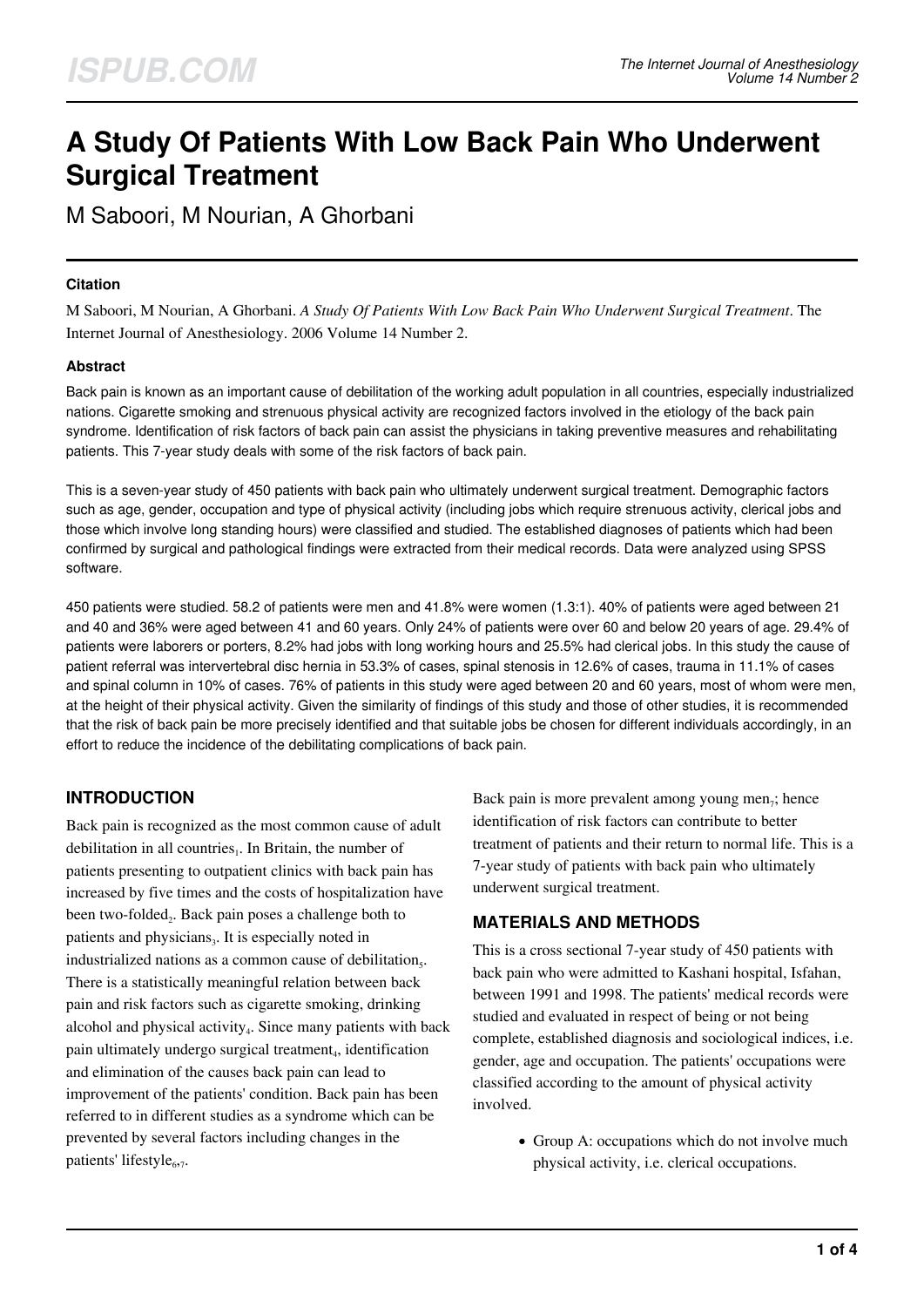- Group B: Occupations involving strenuous physical activity and carrying heavy objects, i.e. laborers, and porters.
- Group C: Occupations involving long standing hours, i.e. barbers and military personnel.
- Group D: others

The patients' established diagnoses, as confirmed by pathology and post-operation reports fell into 7 categories, namely intervertebral disc hernia, spinal stenosis, trauma (sprains and fractures), tumors (benign), spondylolisthesis and spondylosis, congenital defects (spina bifida) and psychogenic diseases (spondyloarthropathies and infections). Collected data were analyzed using SPSS software. Central indices and indices of dispersion were defined according to variables.

# **RESULTS**

Of the 450 patients with back pain who presented to Kashani hospital between 1991 and 1998, 58.2% were men and 41.8% were women. 40% of patients were aged between 21 and 40 years, 36% were aged between 41 and 61 years, 16.7% were aged 60 years and over and only 3.11% were below 10 years of age. 29.4% of patients had jobs involving excessive physical strain (porters, laborers), 25.5% had clerical jobs and 18.2% had jobs with long working hours. 26.8% of patients had other occupations. Intervertebral disc hernia was the cause of back pain in the majority of patients (53%). Back pain was due to congenital defects of the vertebral column in the minority of patients. Back pain treated with surgery was 1.3 times more frequent in men than in women (Table.1).

## **Figure 1**

findings in patients with back pain Type of finding Frequency Percentage Intervertebral 240 53.33% disc hemia Spinal stenosis  $57$ 12.66% Trauma 50 11.11%

Table 1: Frequency and percentage of positive surgical

## Tumors 45 10% Spondylosis  $12$ 2.66%

5

#### Congenital 1.11% Defects  $41$ Psychological 9.11% diseases

# **DISCUSSION**

This 7-year study was conducted in Isfahan's Kashani

Hospital to learn the sociological characteristics of patients with surgically treated back pain. 76% of patients were aged between 21 and 60 years. Only 34% of patients were older than 60 or younger than 20 years. In all countries back pain in the adult population is most prevalent between the ages of 20 to  $50<sub>1</sub>$ . In Britain the costs of treatment and hospitalization due to back pain have doubled in the past decade<sub>1</sub>. Given the statistically meaningful relationship between physical activity and back pain, the higher frequency of back pain in non-industrialized developing countries can be attributed to the intensity of physical activity in such nations<sub>4</sub>. This explains the  $52.3\%$  prevalence of intervertebral disc hernia observed in this study. Spinal stenosis which is caused by trauma and aging and depends on the type of occupation was seen in only 12.66% of patients. Hence it can be concluded that unregulated and inappropriate physical activity has caused intervertebral disc hernia in 66% of cases. In this study, back pain was 1.3 times more prevalent in men than in women. This can also be accounted for by men's higher level of physical activity in developing countries. Identification of risk factors such as age, gender and type of occupation and instituting preventive measures, as well as rehabilitation of patients can lead to a meaningful reduction in the incidence of debilitating back pain. In light of the fact that youth constitute the majority of the active work force in the society, it is recommended that risk factors of back pain be more precisely identified in order to accelerate the rehabilitation of affected patients.

# **CORRESPONDENCE TO**

A Ghorbani , MD. Alzahra hospital, Isfahan, Iran. P.O.Box: 849 Tel: 09131161390 , 03112364327 E-mail: ghorbani@med.mui.ac.ir

### **References**

1. Clinical Standard Advisory Group Epidemiology review. The Epidemiology and Cost of back pain, London: HMSO 1994:

2. Walsh K, Gruddas M, Coggon D. low back pain in eight areas of Britain J. Epidemiol. Common Health 1992; 46; 227-3

3. Feldman DE, shrier I, Rossignol M. Abenhaiml. Risk factor for the development of low back pain in adolescence. Am. J. Epidemiol 2001; 154(1): 30-6

4. Bagrrova GG. Ignatcheva NV. Prevalence and risk factors of the lower back syndrome in cwtomobile drivers.

Terapertickes kill Arkhiv 2001; 73(1): 30-3 (Russian)

5. Keith P, Kevin W, David C, Back pain in Britain. Comparison of two prevalence Surgery at an interval of 10 years. BMJ 2000; 320(7249): 1477-8

6. Stevenson JM, Weber CL, Smith T, Dvmas GA. Albert WJ. A longitudinal Study of the Development of low back pain industrial. Spine 2001; 20(12) 1370-7.

7. Cote P, Cassidy JD, Carroll L. The treatment of neck and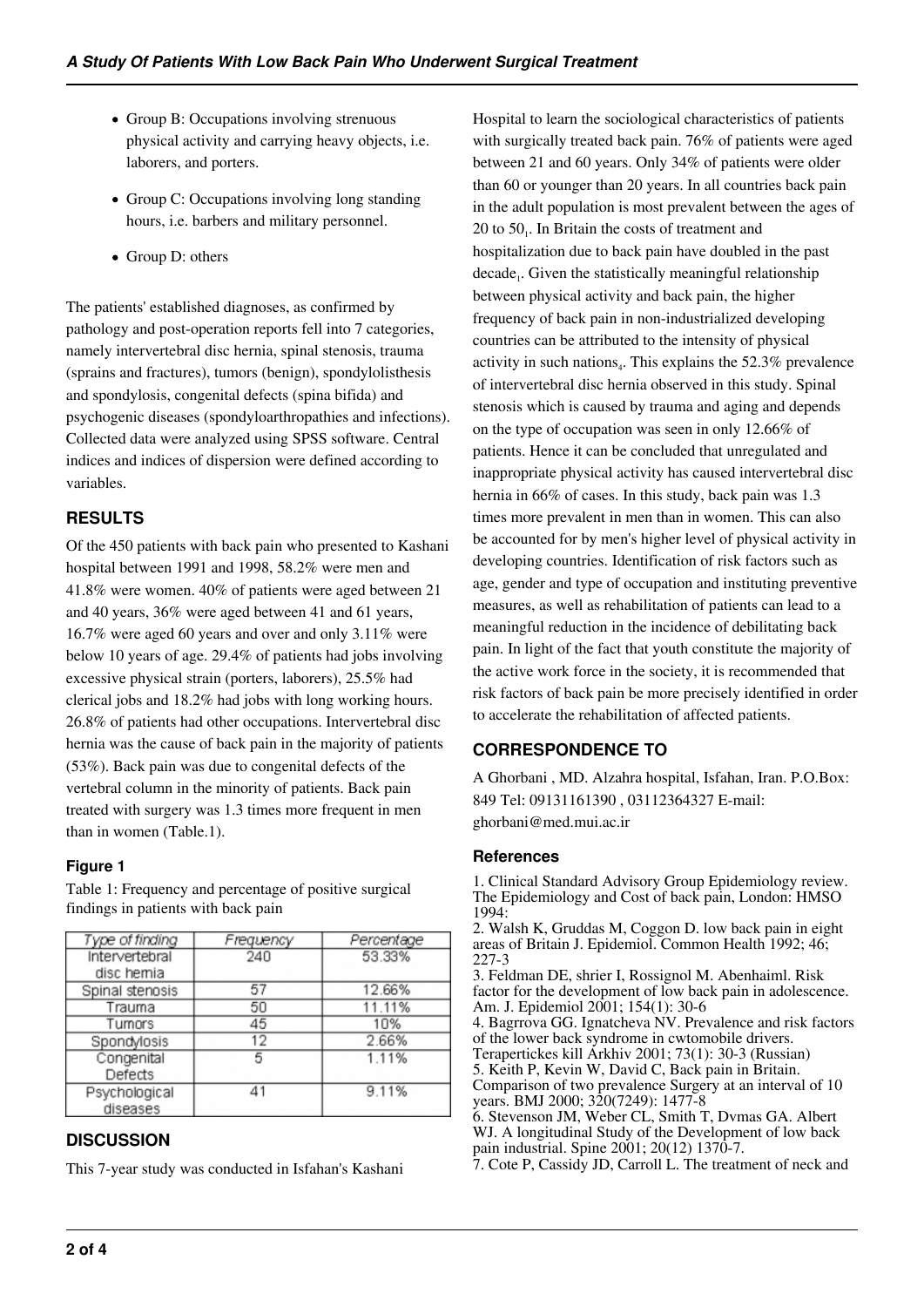low back pain. Who seeks care? Who seeks where? Medical care 2001; 39(3): 956- 67.